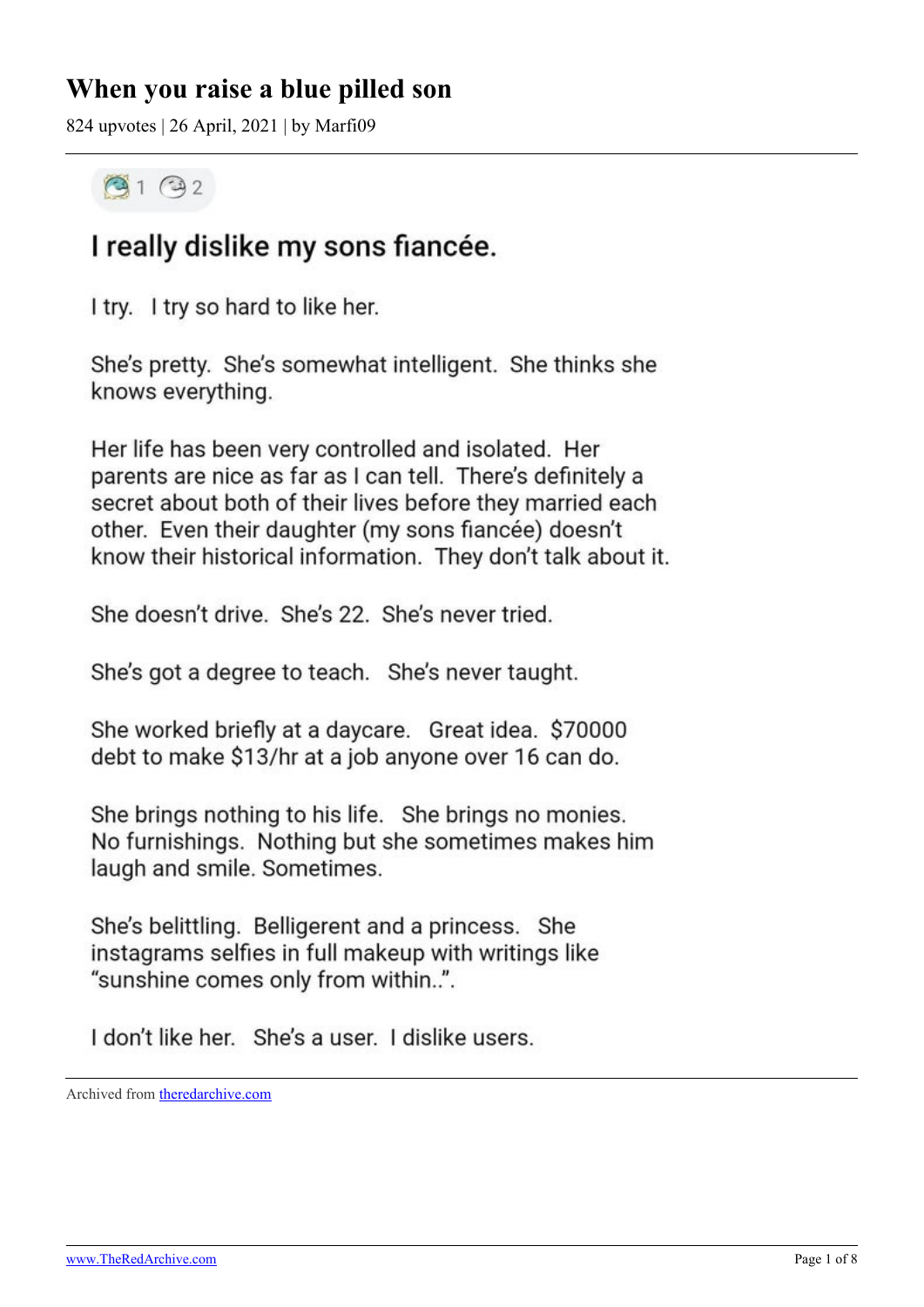## **Comments**

[NickTesla2018](https://old.reddit.com/user/NickTesla2018) • 381 points • 26 April, 2021 01:22 AM Her son is dating a typical woman in 2021. This is what's out there, gentlemen. [Slaide](https://old.reddit.com/user/Slaide) • 96 points • 26 April, 2021 01:37 AM\* OH MAN, where is the signing up form?! And by signing up, I mean sign them up to the asylum. [IamGeorgeNoory](https://old.reddit.com/user/IamGeorgeNoory) • 59 points • 26 April, 2021 02:16 AM And as you get older it only gets worse. [Thomasriddle01](https://old.reddit.com/user/Thomasriddle01) • 55 points • 26 April, 2021 03:09 AM Yeah, you would think that as they get older and gain more experience that they would get better but no. Women refuse to learn. Every time something doesn't go their way they assume that everything was someone else's fault. This way they never grow, but they do become pickier and more entitled. Then they rationalize their pickiness by saying that they "now know their worth," and that "they know what they wont put up with." If anything the become less mature as they age. [RedEyeBlackEye1](https://old.reddit.com/user/RedEyeBlackEye1) • 37 points • 26 April, 2021 05:35 AM Less mature + more age + more mileage + less beautiful + more batshit crazy + more demanding + more deceitful = **nope the fuck out(ntfo)²**

[ncarolina66](https://old.reddit.com/user/ncarolina66) • 5 points • 26 April, 2021 12:46 PM

You left out....+ more cats

[RedEyeBlackEye1](https://old.reddit.com/user/RedEyeBlackEye1) • 1 point • 27 April, 2021 11:33 AM

Oh it's in there buddy.

more batshit crazy=(more cats x hamster)²

[justiceavenger2](https://old.reddit.com/user/justiceavenger2) • 13 points • 26 April, 2021 05:17 AM

Every time something doesn't go their way they assume that everything was someone else's fault.

Alt right white supremacist misogynistic racist homophobic systematic fat phobic gender social constructs Drumpf supporters are the problem. Not the women themselves lol.

[The\\_Meep\\_Lord](https://old.reddit.com/user/The_Meep_Lord) • 3 points • 26 April, 2021 02:06 PM

It is because they are spoiled when young to the point that they never grow up.

While men grow up so they become more mature and so women look less mature because they stayed the same.

[deathtocontrollers](https://old.reddit.com/user/deathtocontrollers)5 points 26 April, 2021 03:22 AM\* **[recovered]**

Yeah because as women get older, they come with more baggage. And the average male is kind of forced to date around his age.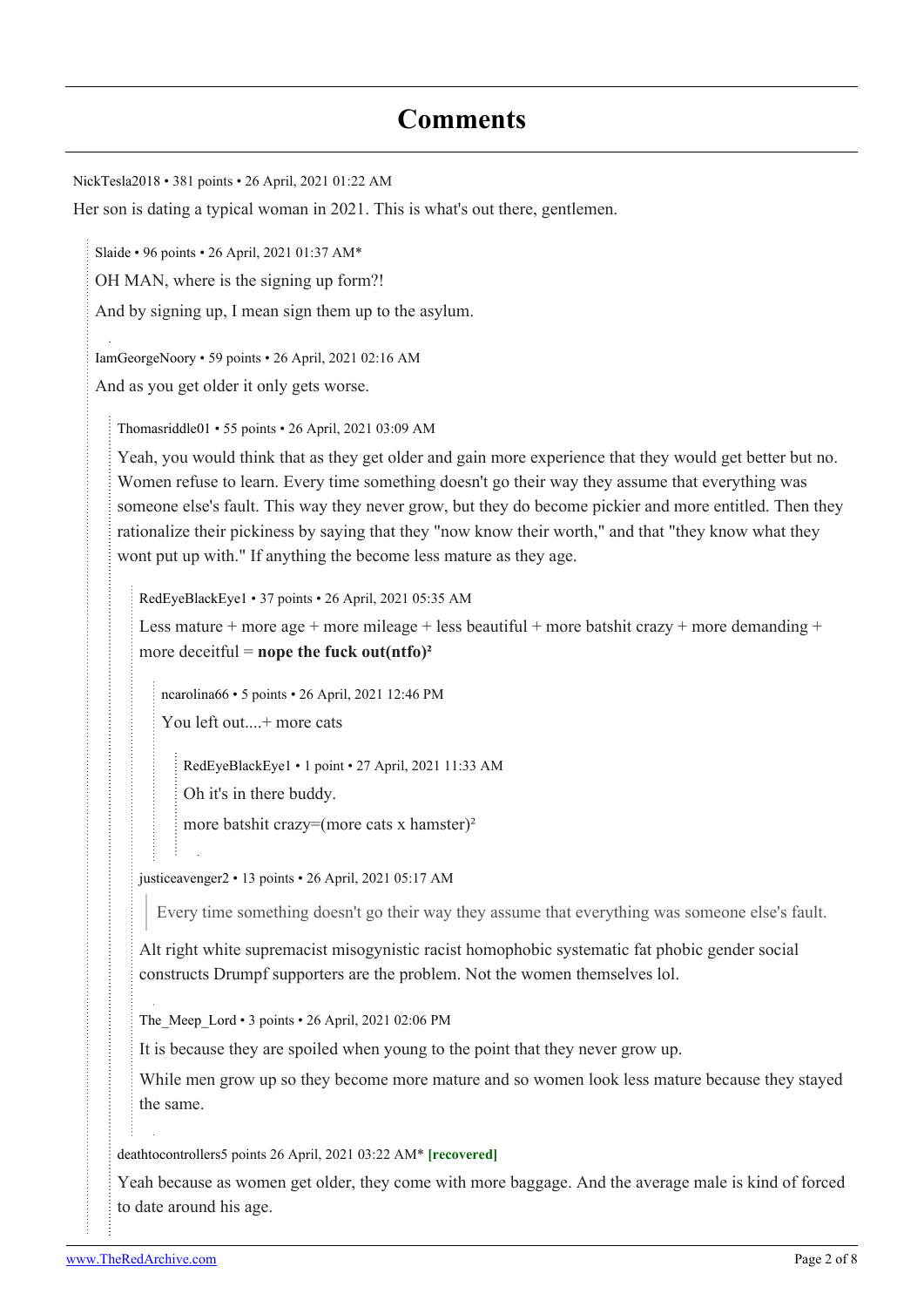[NohoTwoPointOh](https://old.reddit.com/user/NohoTwoPointOh) • 2 points • 26 April, 2021 11:23 AM

If you absolutely MUST date, then you absolutely MUST do whatever you can not to be average.

[deathtocontrollers1](https://old.reddit.com/user/deathtocontrollers) points 26 April, 2021 02:52 PM\* **[recovered]**

If you are average though, then there's nothing you can do about it. You can't really grow a bigger dick, get a better looking face and start making millions etc or become a celebrity etc... Nowadays women have insanely high standards, so they consider like 80% to 90% of men to be average. Your options will be becoming a MGTOW or having to risk your life while dumpster diving(something most non MGTOW males are doomed to do for the rest of their life).

[NohoTwoPointOh](https://old.reddit.com/user/NohoTwoPointOh) • 7 points • 26 April, 2021 08:22 PM

There are plenty of ways to become above average in many arenas.

Too doughy? Stop eating rubbish and pray to the Iron God.

Too boring? Join an organization like Toastmasters and work on your speaking.

Dress too average? There are plenty of style consultants in every country.

Don't make enough money? Woman or no woman, improve your skills.

Ihis nihilist view that our position is immutable is nonsense. Can I turn into Tom Brady? Definitely not. Can I improve from where I am and go from mediocre to notable? With hard work and gatsu, absolutely. And it is 1000x more fulfilling if I am doing it for myself instead of doing it for someone else.

The Meep Lord • 3 points • 26 April, 2021 02:06 PM Or just buy a hooker and forget it.

[Cursedwithknowing](https://old.reddit.com/user/Cursedwithknowing) • 13 points • 26 April, 2021 02:36 AM

This. This is the current state of women, or, in other words, AWALT.

[fractal97](https://old.reddit.com/user/fractal97) • 12 points • 26 April, 2021 04:55 AM

I could live with no value, but bitching, belittling and entitlement of a princess, not even in a dream anymore.

[PhantasyBoy](https://old.reddit.com/user/PhantasyBoy) • 7 points • 26 April, 2021 08:00 AM

She forgot to add that she is constantly stooped over looking at her phone.

[realChebz](https://old.reddit.com/user/realChebz) • 3 points • 26 April, 2021 09:15 AM sunshine comes within motherfacka!

[sorearm](https://old.reddit.com/user/sorearm) • 2 points • 26 April, 2021 09:13 AM ain't that the truth

[Dejesus\\_H\\_Christian](https://old.reddit.com/user/Dejesus_H_Christian) • 2 points • 26 April, 2021 12:09 PM

Yeah like literally who the fuck else is he supposed to date that doesn't have these qualities?

The son needs to wake the dad up and tell him to look around at what his options are, what he has to deal with when choosing a partner. At least she sounds pleasant, and pretty, and is not a 300lbs beast, yet. That's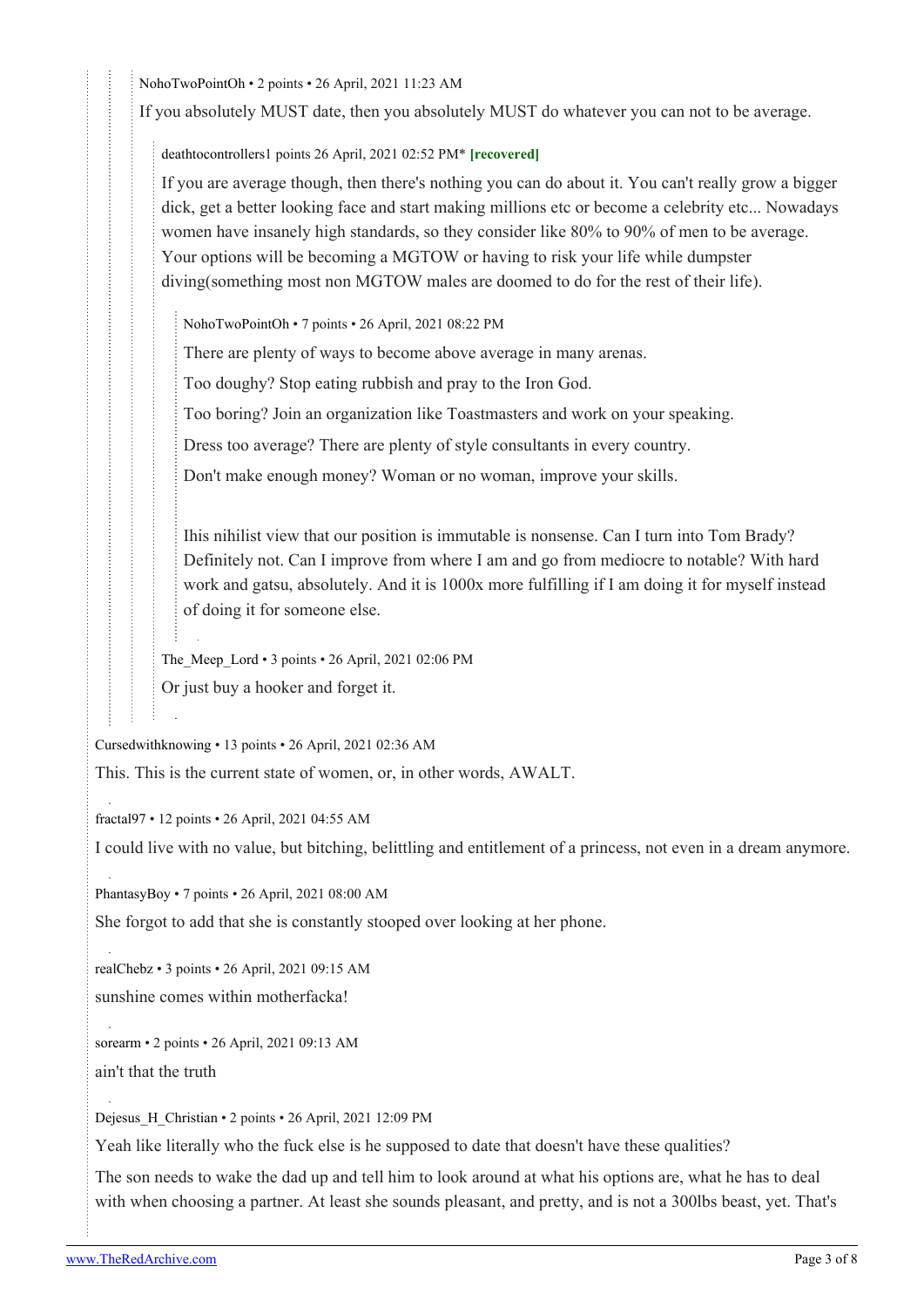almost enough. Just get her a cashiers job and tell her to pay off her own debt.

[Black\\_Jackel](https://old.reddit.com/user/Black_Jackel) • 94 points • 26 April, 2021 01:10 AM

How about u try to save ur sons future?

[Slaide](https://old.reddit.com/user/Slaide) • 160 points • 26 April, 2021 01:38 AM You can't save someone who doesn't want to be saved.

[The\\_Meep\\_Lord](https://old.reddit.com/user/The_Meep_Lord) • 23 points • 26 April, 2021 02:06 AM

This.

The best she could have done is just not lie to men about women in the first place to prevent this situation from ever occurring to begin with.

[Dark\\_Shroud](https://old.reddit.com/user/Dark_Shroud) • 3 points • 26 April, 2021 05:35 PM

Many women are now dealing with bitchy daughter in-laws after raising their son's to be feminist doormats.

the arab shrek2 • 28 points • 26 April, 2021 01:21 AM

Nah that would be too hard. Also female own group preference.

[NickTesla2018](https://old.reddit.com/user/NickTesla2018) • 19 points • 26 April, 2021 01:21 AM

Upvote. FDS left their cave this weekend.

[deathtocontrollers6](https://old.reddit.com/user/deathtocontrollers) points 26 April, 2021 03:24 AM\* **[recovered]**

If you try to save someone against their will, it will backfire.

[mma13579](https://old.reddit.com/user/mma13579)1 points 26 April, 2021 08:07 AM\* **[recovered]**

Yeah, I mean he could force him and it'd problem help his son in the long run. But it would likely ruin his relationship with his son so not worth it. Sometimes when it comes to dating you gotta let people realise this shit by living it, jus hope they don't get married or knocked up before he realises.

The dad should at least keep telling him not to marry or have kids yet.

[ncarolina66](https://old.reddit.com/user/ncarolina66) • 2 points • 26 April, 2021 12:49 PM

The dad should at least keep telling him not to marry or have kids yet.

I'd replace "yet" with "ever".....

[Fresh-Beyond](https://old.reddit.com/user/Fresh-Beyond) • 6 points • 26 April, 2021 01:21 AM

Thought it was from a post they found

[drmangrum](https://old.reddit.com/user/drmangrum) • 80 points • 26 April, 2021 02:04 AM

She'll split the moment her debt is clear or in his name.

[superfusion1](https://old.reddit.com/user/superfusion1) • 30 points • 26 April, 2021 04:01 AM

or until she has realize that she can't use him anyone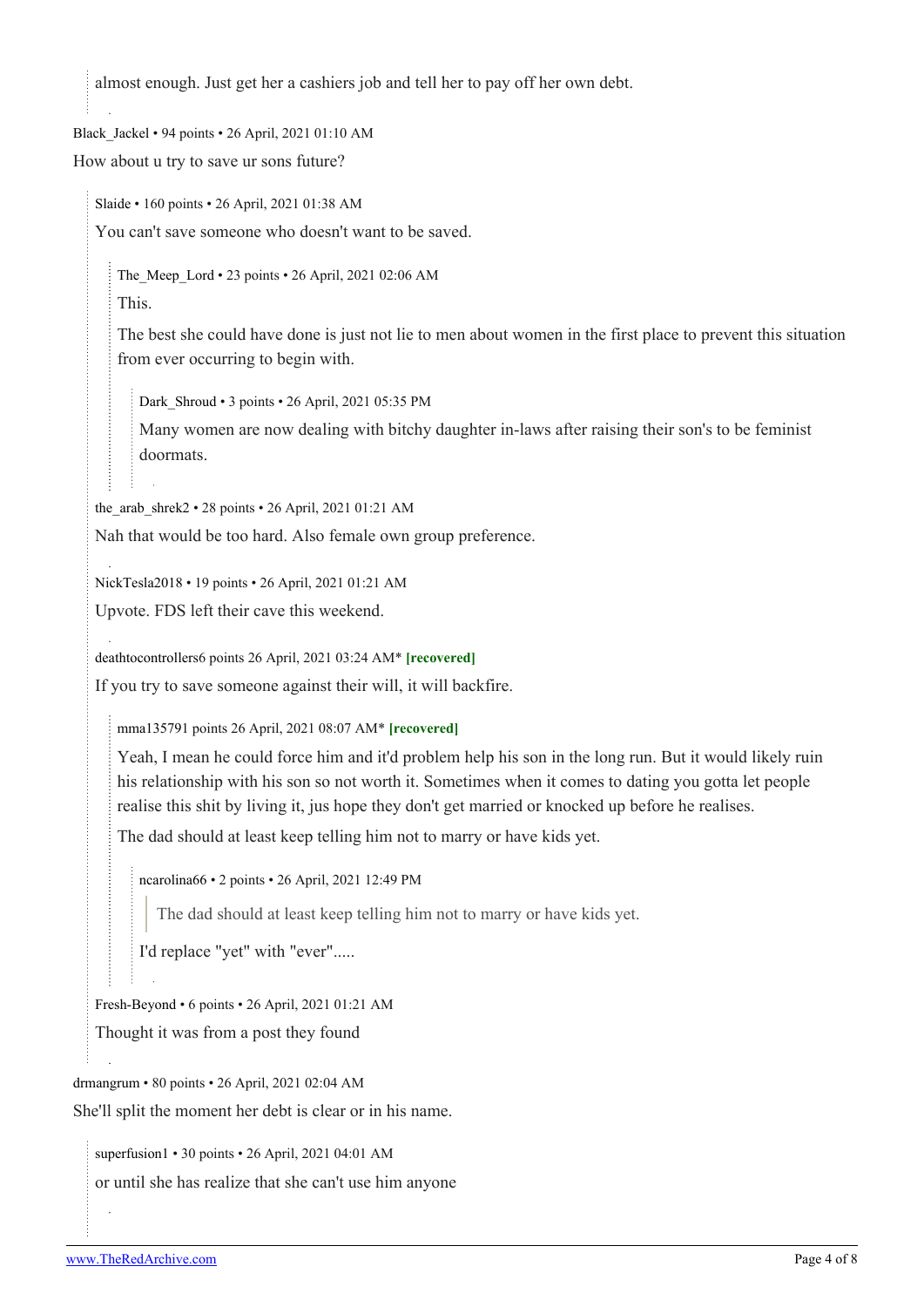[Anon22406671](https://old.reddit.com/user/Anon22406671) • 1 point • 16 July, 2021 05:36 AM

Honestly feel bad for the son if he decides to clear her debt but he brought it upon himself

[originaldutchcow](https://old.reddit.com/user/originaldutchcow) • 64 points • 26 April, 2021 03:32 AM

Women understand women and they hate eachother.

[ncarolina66](https://old.reddit.com/user/ncarolina66) • 7 points • 26 April, 2021 12:49 PM

An Al Bundy original

[geo\\_gan](https://old.reddit.com/user/geo_gan) • 3 points • 26 April, 2021 01:36 PM

I've had warnings from my own sister - "you don't know what women are like!"

[MuricanCapitalist97](https://old.reddit.com/user/MuricanCapitalist97) • 45 points • 26 April, 2021 01:24 AM

Oh my. Guess he just didn't find a "good one". Time to start looking under rocks to see if he can find the unicorn that NAWALT mother will approve

[Donkeykong447](https://old.reddit.com/user/Donkeykong447) • 10 points • 26 April, 2021 04:40 AM

Bro you just didn't find the right one keep looking

[Legs2Big\\_0](https://old.reddit.com/user/Legs2Big_0) • 9 points • 26 April, 2021 01:28 PM

He just needs my masculine frame holding PDF courses  $\Box \Box$  starting at \$10k (previously at \$100k, it's a deal). I got 1 billion lays so trust me, bro.

[downzeitor](https://old.reddit.com/user/downzeitor) • 3 points • 26 April, 2021 04:14 PM

He just needs my masculine frame holding PDF courses  $\Box$  is starting at \$10k (previously at \$100k, it's a deal). I got 1 billion lays so trust me, bro.

you made me spill my coffee laughing, lol

[gentle\\_lemon](https://old.reddit.com/user/gentle_lemon) • 25 points • 26 April, 2021 01:30 AM

Sounds like the mom is intimidated or seeing a threat to her access to his resources.

[digitalnomad4](https://old.reddit.com/user/digitalnomad4) • 6 points • 26 April, 2021 02:22 PM

Most mothers actually want the best for their kids.

[NewLife\\_2017](https://old.reddit.com/user/NewLife_2017) • 2 points • 26 April, 2021 04:17 PM

I can agree. My mom didn't like any of her boy's girlfriends/wives. She has since passed, and I have also MGYOW (ish), and clearly can see why.

[Marfi09](https://old.reddit.com/user/Marfi09)[\[S](https://theredarchive.com/r/MGTOW/comments/mym76d/when_you_raise_a_blue_pilled_son/)] • 1 point • 28 June, 2021 11:55 PM Respect for your mother.

[trump4president2024](https://old.reddit.com/user/trump4president2024) • 27 points • 26 April, 2021 02:37 AM

Like watching a car crash in super slow motion.

[MGTOWayoflife](https://old.reddit.com/user/MGTOWayoflife) • 1 point • 26 April, 2021 07:41 PM

Apart from the fact that she doesn't drive.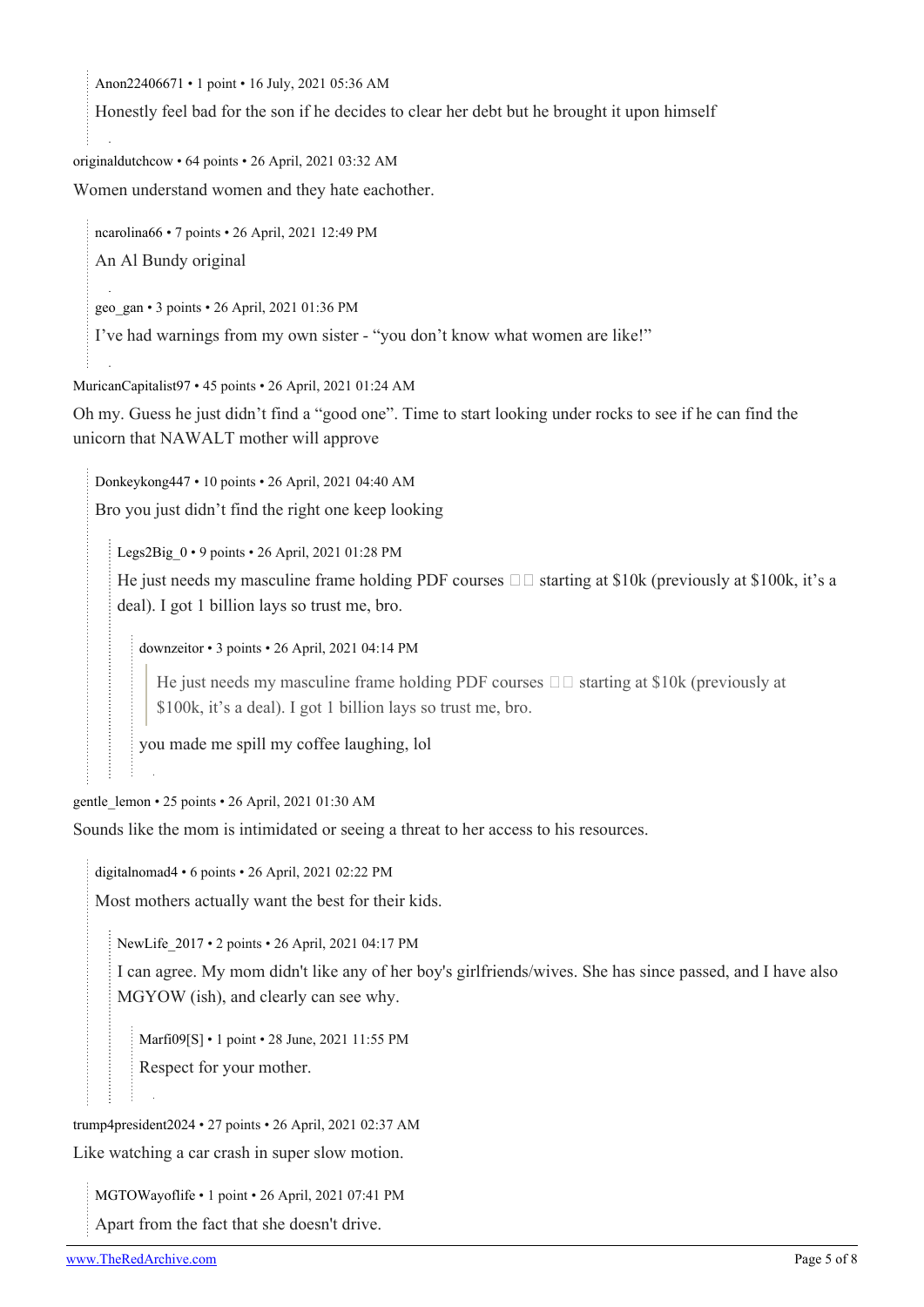[zucine](https://old.reddit.com/user/zucine) • 30 points • 26 April, 2021 02:43 AM

This is exactly who I dated in my early 20s. Sometimes you need to learn a lesson the hard way.

[TheOddYehudi919](https://old.reddit.com/user/TheOddYehudi919) • 13 points • 26 April, 2021 01:57 AM I can't wait until 2049

[iseedeer](https://old.reddit.com/user/iseedeer) • 13 points • 26 April, 2021 02:33 AM

Something about a pot and kettle and which is black...

Can't remember how it goes...

[meegtower](https://old.reddit.com/user/meegtower) • 2 points • 26 April, 2021 11:25 AM

I believe it goes that you don't boil kettle on campfire because it'll turn black with soot, so you use gas stove for that instead.

Oh wait it's just a camping anime reference.

[geo\\_gan](https://old.reddit.com/user/geo_gan) • 1 point • 26 April, 2021 01:42 PM

It's: "Like the pot calling the kettle black"

(not very politically correct saying nowadays!)

[Nighthanger](https://old.reddit.com/user/Nighthanger) • 10 points • 26 April, 2021 04:21 AM

Typical woman posts "sunshine come from within"

[liberalbutnotcrazy](https://old.reddit.com/user/liberalbutnotcrazy) • 8 points • 26 April, 2021 03:38 AM

Have a guess what the comments are like on the post...

Yup white knights top to bottom

[BlueCollarSinner](https://old.reddit.com/user/BlueCollarSinner) • 7 points • 26 April, 2021 03:33 AM

Looks like she found a ATM in that son.

[Third\\_Gray\\_Monkey](https://old.reddit.com/user/Third_Gray_Monkey) • 4 points • 26 April, 2021 03:14 AM

Honestly this kind of stuff should be flagged with a banner that says: WHO GIVES A FUCK?! WELCOME TO THE CLOWN WORLD.

[iSkoro](https://old.reddit.com/user/iSkoro) • 6 points • 26 April, 2021 04:19 AM

Anyone got a link to the thread?

[OwenWentFullMGTOW](https://old.reddit.com/user/OwenWentFullMGTOW) • 5 points • 26 April, 2021 04:38 AM

If she's an actual Daddy's Little Princess, she'll be a fucking nightmare after the wedding day.

[PrestigiousCarpet8](https://old.reddit.com/user/PrestigiousCarpet8) • 5 points • 26 April, 2021 10:10 AM

This is the parents doing. They raised him to treat women like they are queens. Why are they surprised she treats him like a peasant? See ya in a few years fella.

[cannuckgamer](https://old.reddit.com/user/cannuckgamer) • 5 points • 26 April, 2021 02:55 AM His son's screwed.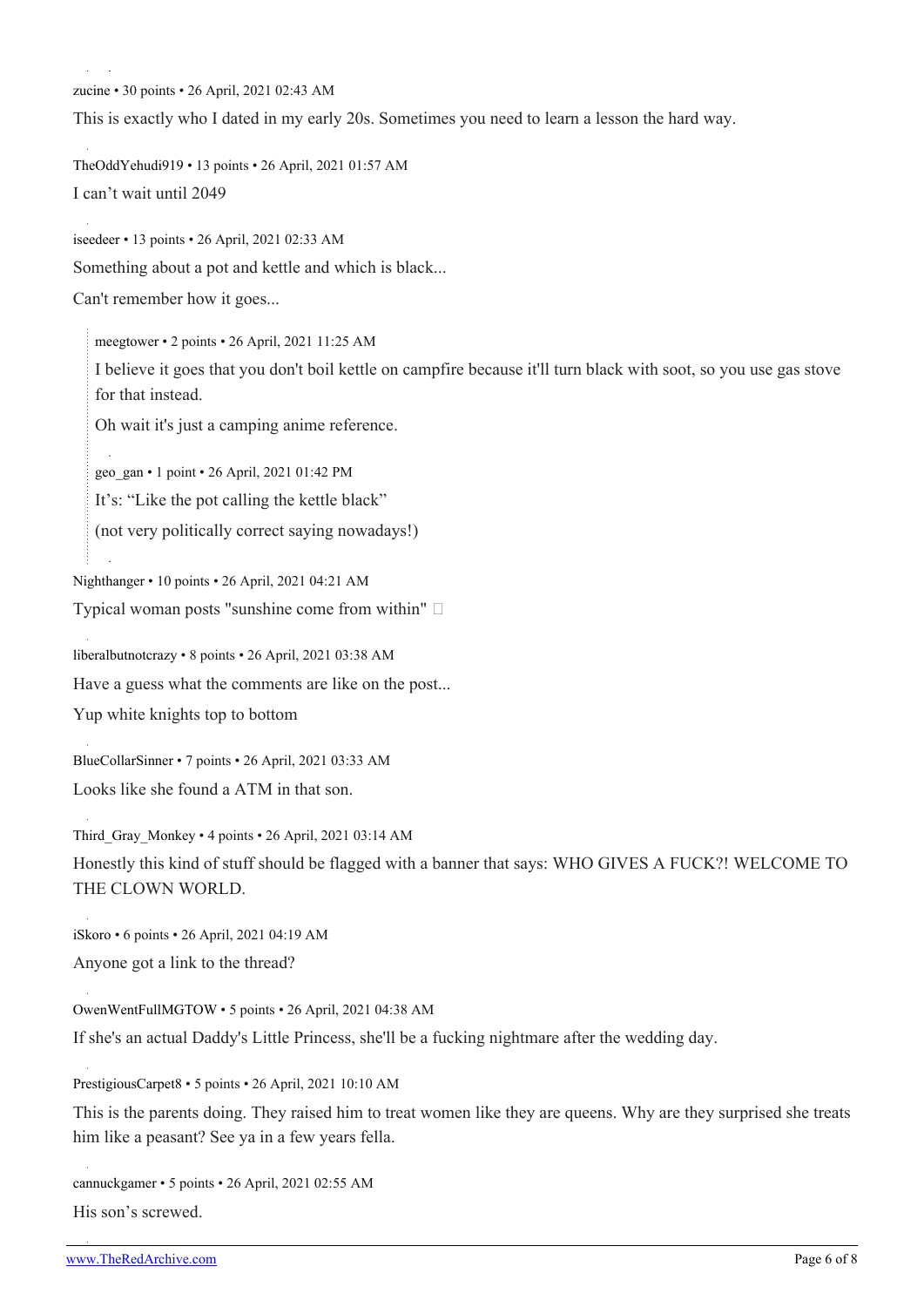[Dorinus2](https://old.reddit.com/user/Dorinus2) • 3 points • 26 April, 2021 06:56 AM

Blood-sucking vampire

[PatnarDannesman](https://old.reddit.com/user/PatnarDannesman) • 3 points • 26 April, 2021 08:08 AM

This is all modern women. Welcome to the women your generation created, dearie.

[cope-on-a-rope](https://old.reddit.com/user/cope-on-a-rope) • 3 points • 26 April, 2021 08:59 AM shes not a user shes a NPC

[sardoonoomsy](https://old.reddit.com/user/sardoonoomsy) • 3 points • 26 April, 2021 09:34 AM

Fuck me is there a factory these thots come from? My ex-wife must be straight from that same assembly line!

[Marfi09\[](https://old.reddit.com/user/Marfi09)[S\]](https://theredarchive.com/r/MGTOW/comments/mym76d/when_you_raise_a_blue_pilled_son/) • 3 points • 26 April, 2021 10:32 AM

School, girl friends, social media, pyromaniac society. And you get a strong independent woman like her with 70k debt garbage degree, thotting in Instagram and living in easy mode until the trad cuck is ripe enough for divorce in the 30s.

[lastlaugh100](https://old.reddit.com/user/lastlaugh100) • 2 points • 26 April, 2021 04:01 AM Good god

[Exister\\_RS](https://old.reddit.com/user/Exister_RS) • 2 points • 26 April, 2021 06:48 AM Poor kid still stepping in shit.  $\square \square \square$ 

[holdthecreamer](https://old.reddit.com/user/holdthecreamer) • 2 points • 26 April, 2021 11:44 AM

This is what happens when parents, especially fathers in this context, are disconnected from choosing the marriage partners of their children. This would have been a hard No for me. The fact that he chose a woman like this would be an indictment of their parenting.

[MGTOWlF7xEtsJyj](https://old.reddit.com/user/MGTOWlF7xEtsJyj) • 2 points • 26 April, 2021 11:49 AM

Projection, the Mom is also all those things.

[crackpjp3](https://old.reddit.com/user/crackpjp3) • 2 points • 27 April, 2021 02:27 AM

The sad part is that this is the best he is going to get... and it's only going to get worse from here... and things are already bad. Not simping say he should cuck himself to her with a ring, but... its only downhill from here. Its all fucked. Buy a doll and go your own way

[chtrchtr\\_pussyeater](https://old.reddit.com/user/chtrchtr_pussyeater) • 1 point • 26 April, 2021 08:41 AM Sheesh I hope she can get her student loans reduced... Poor kid /s

[Ozznik](https://old.reddit.com/user/Ozznik) • 1 point • 26 April, 2021 01:42 PM Where was this from?

[redditradishman](https://old.reddit.com/user/redditradishman) • 1 point • 26 April, 2021 01:57 PM

She has a vagina Mom... that's all she needs for most men.

[beacon\\_o\\_hope](https://old.reddit.com/user/beacon_o_hope) • 1 point • 26 April, 2021 03:18 PM